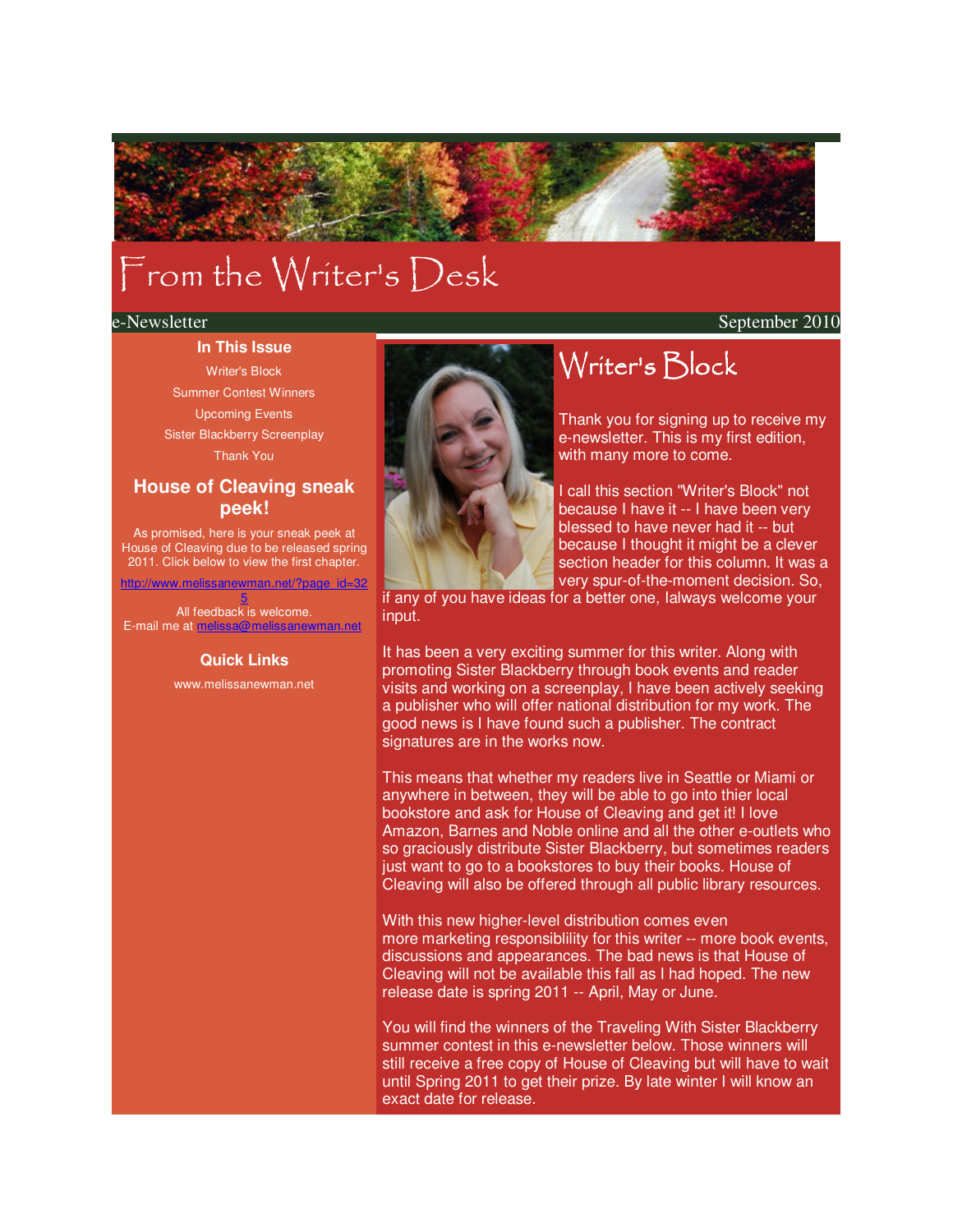As promised your sneak peek of the first chapter of House of Cleaving can be found on my Web site. Click here or on the link to the left under the column heading "House of Cleaving sneak peek" you will be directed to my Web site where you will see the first chapter. I hope you love reading it as much as I loved writing it



Traveling With **Sister Blackberry** Winners Chosen!

Winners from the Traveling With Sister Blackberry Summer 2010 Contest have been chosen. We had eight winners in

all.

The pictures submitted by loyal Sister Blackberry fans while on vacation, or in some cases just doing their day to day, were absolutely wonderful! Winners will receive their free copies of House of Cleaving when it is released spring 2011.

Winners are: Billie Hayes, Pam Smith, Jeree Koehler, Barbara Trevor, Diana Mills, Ivadean Gibson, Malena Jones and Maxine Myrick. To view the winners' submitted photos click here http://www.melissanewman.net/?page\_id=43



# Upcoming Events

I have two wonderful upcoming book events. The first one is at Art Circle Public Library in Crossville, Tennessee. I have been invited to be the keynote speaker for a fundraising event for the Friends of the Library on Thursday, October 7 from 10 a.m. to 1 p.m.

The other event is the Kentucky Book Fair in Frankfort on

Saturday, November 13 from 9 a.m. to 4:30 p.m. The Kentucky Book Fair is Kentucky's premier literary event and one of the largest of its kind in the nation. It is sponsored by The State Journal, the Kentucky Department for Libraries and Archives and the University Press of Kentucky. The book fair is held each year